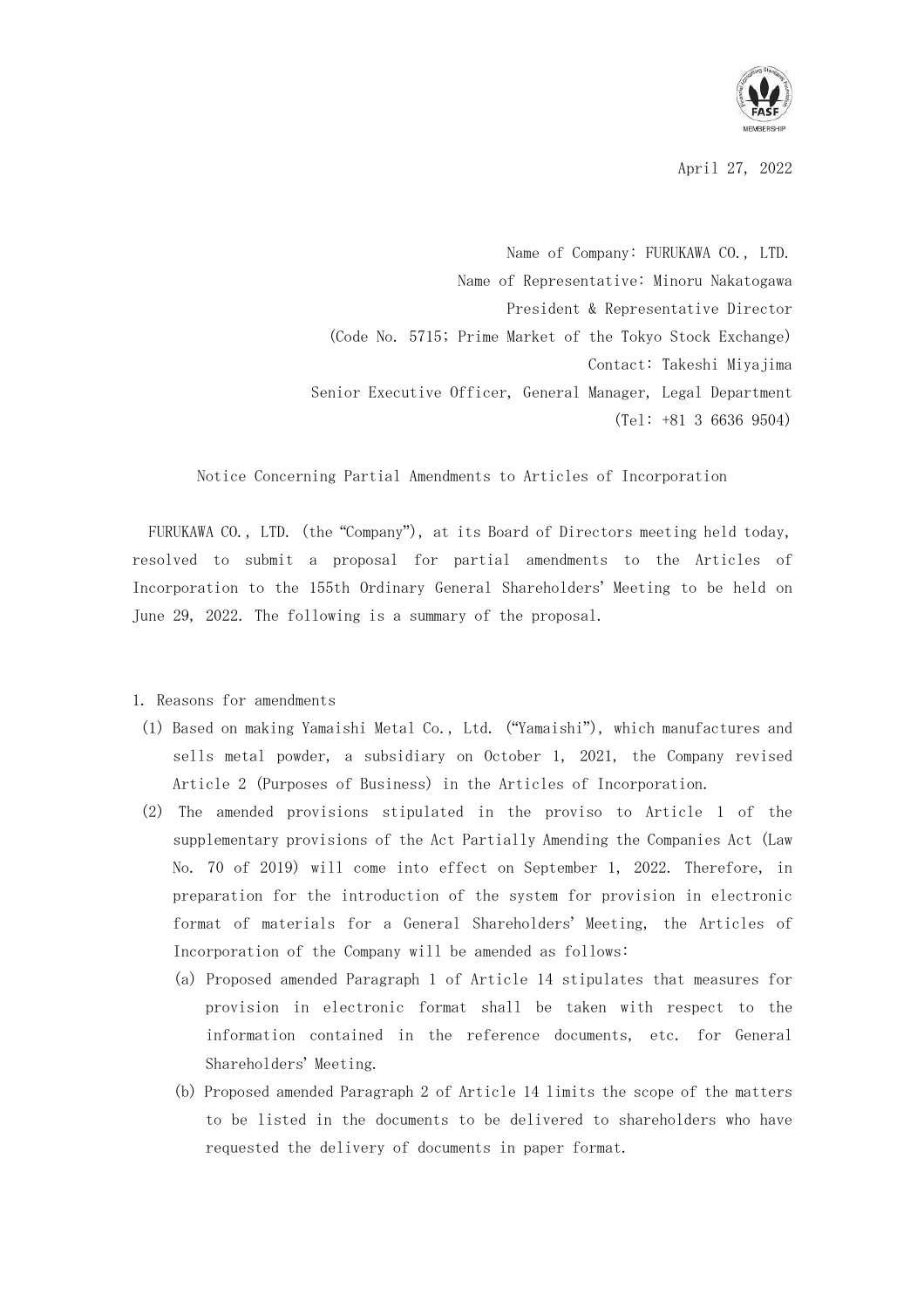- (c) The provisions in respect of disclosure by way of the Internet and deemed provision of reference documents, etc. for a Shareholders' Meeting (Article 14 of the current Articles of Incorporation) will no longer be required and will be deleted.
- (d) In line with the above additions and deletions, supplementary provisions concerning the effective date and related matters will be incorporated.
- 2. Details of amendments

The proposed amendments to the Articles of Incorporation are as follows:

| Current Articles                                                                                                                                                                                                                                                                                                                                                         | Proposed Amendment                                                                                                                                                                                                                                                                                                                                                 |
|--------------------------------------------------------------------------------------------------------------------------------------------------------------------------------------------------------------------------------------------------------------------------------------------------------------------------------------------------------------------------|--------------------------------------------------------------------------------------------------------------------------------------------------------------------------------------------------------------------------------------------------------------------------------------------------------------------------------------------------------------------|
| Article 1 (Omitted)                                                                                                                                                                                                                                                                                                                                                      | Article 1 (Unchanged)                                                                                                                                                                                                                                                                                                                                              |
| (Purposes)<br>Article 2 The purposes of the Company shall<br>be to own shares of companies<br>engage in the<br>following<br>that<br>business activities and thereby<br>control and manage the business<br>relevant<br>activities<br>of<br>the<br>companies.<br>$(1)$ Nonferrous<br>metals<br>mining<br>business,<br>nonferrous<br>metals<br>smelting<br>business,<br>the | (Purposes)<br>Article 2 The purposes of the Company shall<br>be to own shares of companies<br>that engage in the following<br>business activities and thereby<br>control and manage the business<br>activities<br>of<br>the<br>relevant<br>companies.<br>$(1)$ Nonferrous<br>metals<br>mining<br>business,<br>nonferrous<br>metals<br>smelting<br>business,<br>the |
| manufacturing of precious-metal<br>sales<br>of<br>said<br>and                                                                                                                                                                                                                                                                                                            | manufacturing of metal products<br>and sales of said products,                                                                                                                                                                                                                                                                                                     |
| products<br>products,<br>we11<br>the<br>as<br>as                                                                                                                                                                                                                                                                                                                         | as<br>the<br>collection<br>well<br>as<br>and                                                                                                                                                                                                                                                                                                                       |
| collection<br>and<br>recycling<br>business of valuable metals such                                                                                                                                                                                                                                                                                                       | recycling business of metals.                                                                                                                                                                                                                                                                                                                                      |
| as iron and nonferrous metals.                                                                                                                                                                                                                                                                                                                                           |                                                                                                                                                                                                                                                                                                                                                                    |
|                                                                                                                                                                                                                                                                                                                                                                          |                                                                                                                                                                                                                                                                                                                                                                    |
| $(2)-(20)$ (Omitted)                                                                                                                                                                                                                                                                                                                                                     | $(2)-(20)$ (Unchanged)                                                                                                                                                                                                                                                                                                                                             |
| $2-3$ (Omitted)                                                                                                                                                                                                                                                                                                                                                          | 2-3 (Unchanged)                                                                                                                                                                                                                                                                                                                                                    |
| Article 3- Article 13 (Omitted)                                                                                                                                                                                                                                                                                                                                          | Article 3- Article 13 (Unchanged)                                                                                                                                                                                                                                                                                                                                  |

(Amendments are underlined.)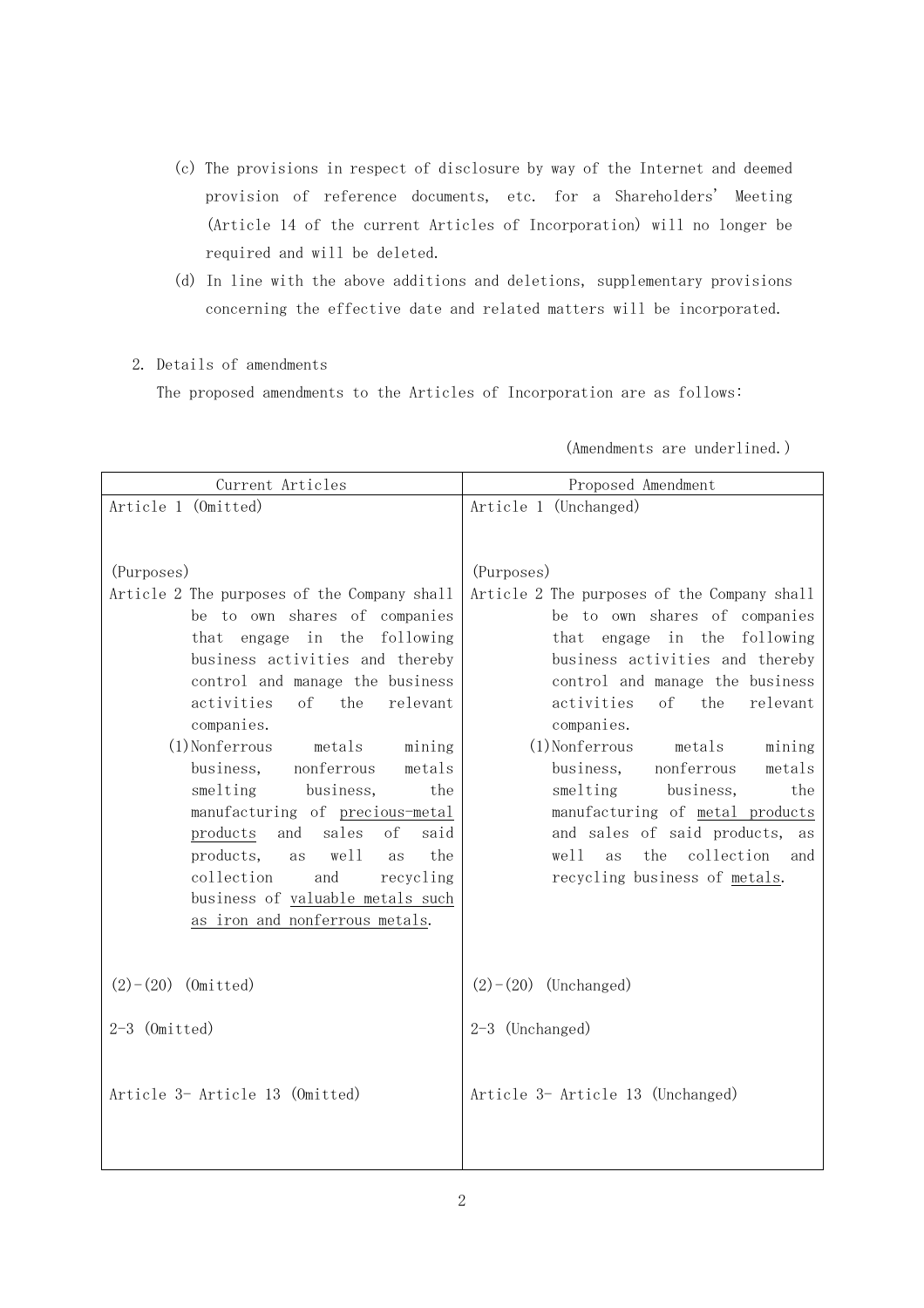| (Disclosure by way of the Internet and         | $<$ Deleted $>$                                            |
|------------------------------------------------|------------------------------------------------------------|
| Deemed Provision of Reference Documents,       |                                                            |
| etc. for General Shareholders' Meeting)        |                                                            |
| Article 14 In connection with convocation      |                                                            |
| Shareholders'<br>General<br>οf<br>$\mathbf{a}$ |                                                            |
| the Company may deem<br>Meeting,               |                                                            |
| that any information relating to               |                                                            |
| the matters to be described or                 |                                                            |
| shown in the reference documents               |                                                            |
| for the shareholders' meeting,                 |                                                            |
| business<br>financial<br>reports,              |                                                            |
| consolidated<br>and<br>statements,             |                                                            |
| financial<br>statements,<br>is                 |                                                            |
| provided to the shareholders by                |                                                            |
| disclosing such information<br>by              |                                                            |
| of<br>the<br>Internet<br>way<br>in             |                                                            |
| with<br>accordance<br>the relevant             |                                                            |
| of the Ministry<br>Ordinance<br>οf             |                                                            |
| Justice.                                       |                                                            |
|                                                |                                                            |
| $<$ Newly established $>$                      | for Provision in Electronic<br>(Measured                   |
|                                                | Format, etc.)                                              |
|                                                | Article 14 In connection with convocation                  |
|                                                | General<br>Shareholders'<br>οf<br>a                        |
|                                                | Meeting, the Company shall take                            |
|                                                | for<br>provision<br>measures<br>in<br>electronic<br>format |
|                                                | οf<br>the<br>information contained<br>the<br>in            |
|                                                | reference documents,<br>etc.<br>for                        |
|                                                | General<br>Shareholders'<br>the                            |
|                                                | Meeting.                                                   |
|                                                | 2 Of the matters for which the                             |
|                                                | for<br>provision<br>measures<br>ın                         |
|                                                | electronic format will be taken,                           |
|                                                | the Company may omit listing all                           |
|                                                | οf<br>the<br>part<br>matters<br>οr<br>as                   |
|                                                | stipulated in the Ordinance of                             |
|                                                | the Ministry of Justice in the                             |
|                                                | documents that will be delivered                           |
|                                                | shareholders<br>who<br>have<br>to                          |
|                                                | delivery<br>the<br>requested<br>οt                         |
|                                                | documents in paper format by the                           |
|                                                | record date of voting rights.                              |
|                                                |                                                            |
| Article 15- Article 39 (Omitted)               | Article 15- Article 39 (Unchanged)                         |
|                                                |                                                            |